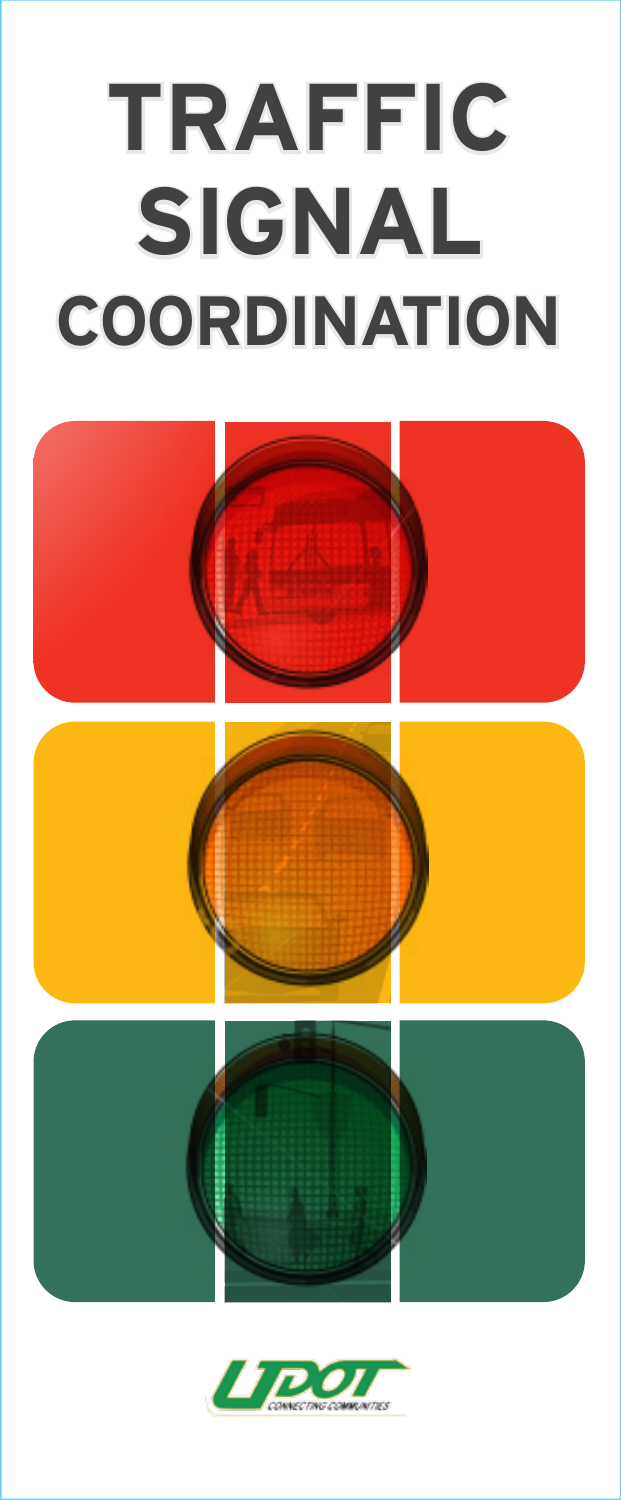## **TRAFFIC SIGNAL COORDINATION**

is the synchronization of traffic signals along a street in order to minimize stops and delays.

## **HOW TRAFFIC SIGNAL COORDINATION WORKS**

For traffic signals along a street to remain synchronized, they must have the same cycle length, which is the time it takes a signal to go from green to yellow to red and then back to green. Cycle lengths typically range from one to two minutes.

In order to minimize stops, signals are coordinated to provide progression for vehicles, which means the light turns green prior to their approach. Progression is determined by the "offset" of the green light, or the time it takes to travel between intersections.



Imagine that each traffic signal has a clock with a second hand. Each signal's second hand is staggered from the others to allow travel time for each direction.

Perfect progression is possible on one-way streets. The quality of progression along two-way streets in both directions is dependent on many factors, including: consistent signal spacing (ideally 1/2 mile apart), side street traffic volume and accomodating pedestrians, left turns and transit.

In order to establish traffic signal coordination along a street, traffic engineers consider many factors, including which traffic signals should work together, the signal's cycle length and offset time, how the green time is divided among directions at each intersection and what day(s) and time of day each coordination strategy is in effect.

## **BENEFITS AND TRADEOFFS IN TRAFFIC SIGNAL COORDINATION**

While traffic signal coordination cannot entirely eliminate red lights, it is effective in reducing stops and delays and improving the flow of traffic on major streets.

Studies conducted by the Utah Department of Transportation (UDOT) and other national entities indicate that traffic signal coordination can reduce stops, delays, gasoline consumption and air pollution emissions by up to 25%.



Many factors make it mathematically impossible to provide green lights on all streets and in all directions of travel. Traffic engineers evaluate and carefully balance the tradeoffs to help traffic effectively progress down a street. Although each intersection is different, coordination must serve all these needs within the same cycle length. Some of these tradeoffs include the following:



## **STRATEGIES**

Given these limitations and tradeoffs, UDOT's traffic engineers employ a number of specific strategies to minimize the total delay to the traveling public:

**Favor the busier direction.** During the morning and afternoon rush hours, up to 75% of traffic may be in the heavier direction, with 25% in the lighter direction. In these cases, the traffic signals are timed to favor the majority in the heavier direction. While this strategy reduces overall delay and air pollution, progression in the lighter direction may suffer.

**Favor the busier street.** At some intersections, up to 90% of total traffic is on the main street and only 10% from the side street. Here the signals are timed to give a long green light to the main street and a short green light for the side street.

**Favor through traffic.** On many busy streets, traffic signals are coordinated to favor the busy through traffic over left turns onto smaller volume streets.

**Special traffic signal timing for events.** Sports and civic events generate large crowds that create a need for favored traffic flow in one direction at one time of the day, and in the opposite direction at another time of the day. In these instances, traffic signals are timed to favor the most congested flow of traffic.

**Reduced coordination during late night hours.** Since traffic is very light and less predictable during late hours from about 10 p.m. to 6 a.m., signal coordination is typically turned off. Although this increases the number of brief stops, it reduces the overall delays for everyone by allowing shorter cycle lengths.

**Give priority to transit.** Traffic signal timing is sometimes adjusted to improve the progression of transit vehicles along a street.